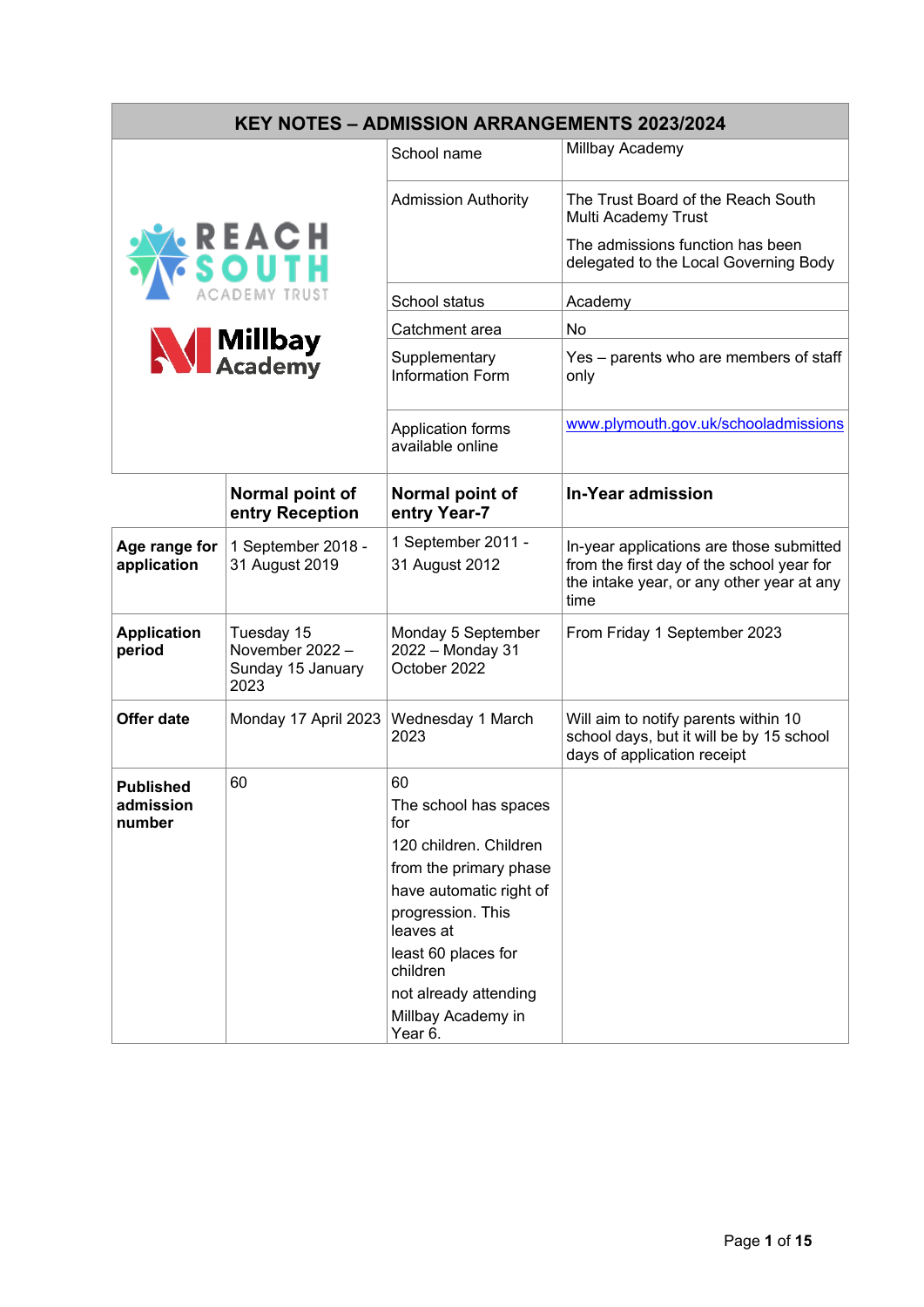### **INDEX**

### **SECTION 1**

- (i) Application process for Reception/Foundation admissions (normal point of entry)
- (ii) Application process for in-year admissions

### **SECTION 2**

- (i) Oversubscription criteria for normal point of entry and in-year admissions
- (ii) Staff supplementary information form

### **SECTION 3**

Published admission number (PAN)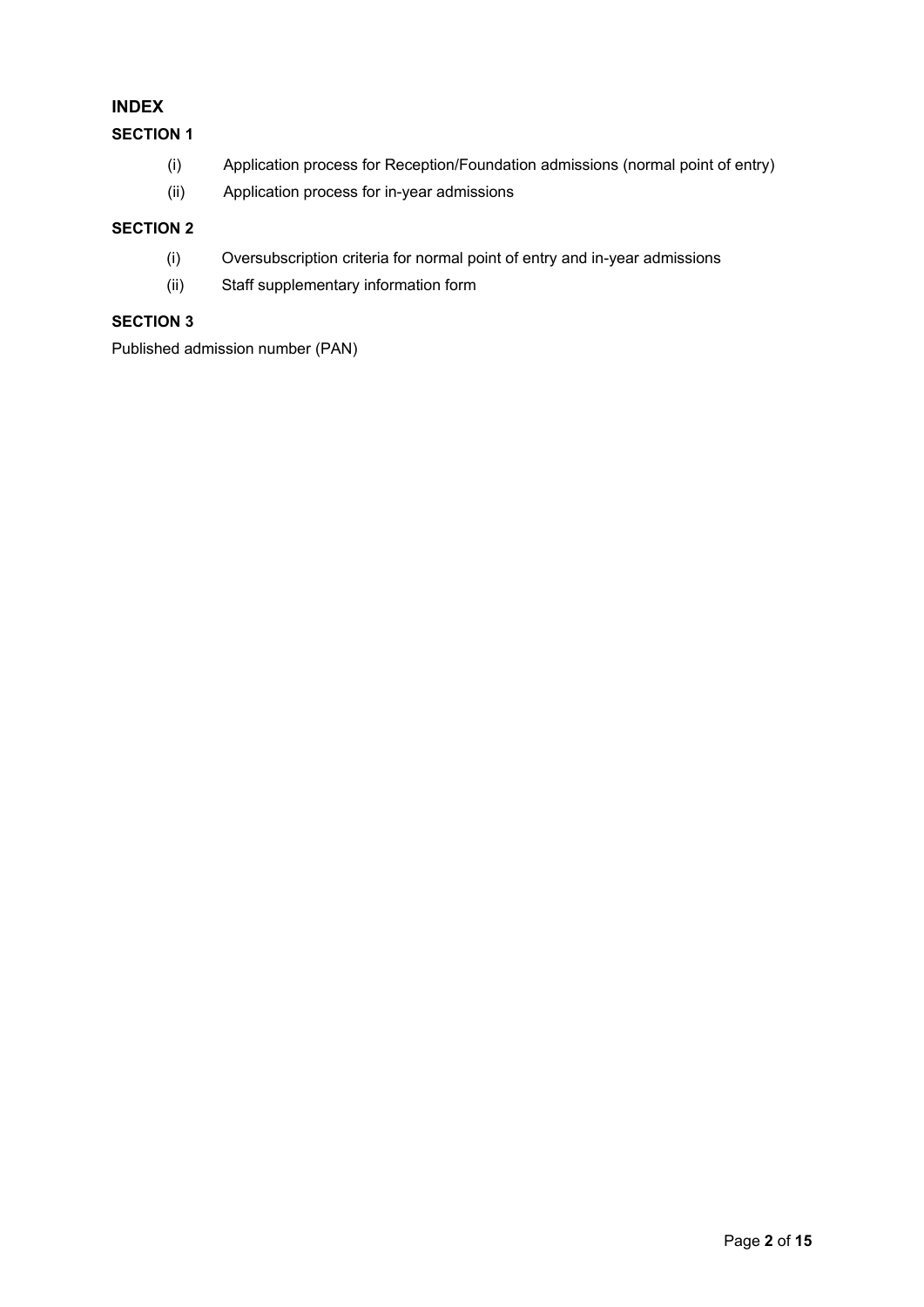### **ADMISSION ARRANGEMENTS: REACH SOUTH MULTI ACADEMY TRUST**

The Trust Board of the Reach South Multi Academy Trust is the Admission Authority for Millbay Academy. The Admission Authority will comply with provisions within the School Admissions Code and the School Appeals Code available at [www.gov.uk/government/publications/school-admissions](about:blank)[code--2.](about:blank)

The admission arrangements outlined within this document apply to admissions in the 2023/2024 academic year.

Millbay Academy is an all-through school. This means that children attending Year 6 at the primary school have an automatic entitlement to transfer to Year 7 of the secondary school but can, if preferred, apply for a place at an alternative school during the normal secondary transfer process. Parents of year 6 pupils already on the roll do not need to apply for a place in Year 7 at Millbay Academy.

The school is fully inclusive and welcomes applications for the admission of children with special educational needs and disabilities (SEND) and other protected characteristics defined by the Equality Act 2010. The school's admission arrangements are determined and implemented within the Equality Act Duty.

### **SECTION 1**

### **(i) Reception admissions (normal point of entry)**

For children starting in the Reception Year for the first time in 2023/2024, the published admission number (PAN) for this year group is shown in the school list at Section 3 and in the Starting School guide for parents. The closing date for application is 15 January 2023. Allocation results will be notified on National Offer Day (17 April 2023). The Admission Authority participates in Plymouth City Council's coordinated primary admissions scheme [www.plymouth.gov.uk/schooladmissions.](http://www.plymouth.gov.uk/schooladmissions) Late applications (i.e. applications from 16 January 2023 until the first day of term in September 2023, but not made in time to enable the Local Authority to offer a place on National Offer Day) will be processed by the Local Authority after all on-time applications have been processed, which will unfortunately reduce the chances of the child being offered a place. Parents are therefore strongly advised to submit their applications on-time.

All applicants must:

- (i) Complete the Common Application Form available from, and returnable to, their home Local Authority;
- (ii) In addition, applicants applying under criteria 3 below must complete the staff supplementary information form which is available on page 10 & 11 of this policy and return it direct to the School Admissions Team, Plymouth City Council.

### **(ii) Application process for Year 7 secondary admissions (normal point of entry)**

For children starting Year 7 for the first time in 2023/2024 the published admission number (PAN) for this year group is shown in Section 3. The PAN relates to **external applicants** to the secondary phase of the school. The secondary phase PAN is shown in Section 3. Children on roll in the primary phase in Year 6 will automatically transfer to Year 7 and do not need to apply for a place. The closing date for applications is 31 October 2022. Allocation results will be notified on 1 March 2023. Millbay Academy participates in Plymouth City Council's coordinated secondary admissions scheme available at www.plymouth.gov.uk/schooladmissions www.plymouth.gov.uk/schooladmissions. Late applications (i.e. applications received before the first day of term in September, but not made in time to enable the Local Authority to offer a place on National Offer Day) will be processed by the Local Authority after all on-time applications have been processed, which will unfortunately reduce the chances of the child being offered a place. Parents are therefore strongly advised to submit their applications on-time.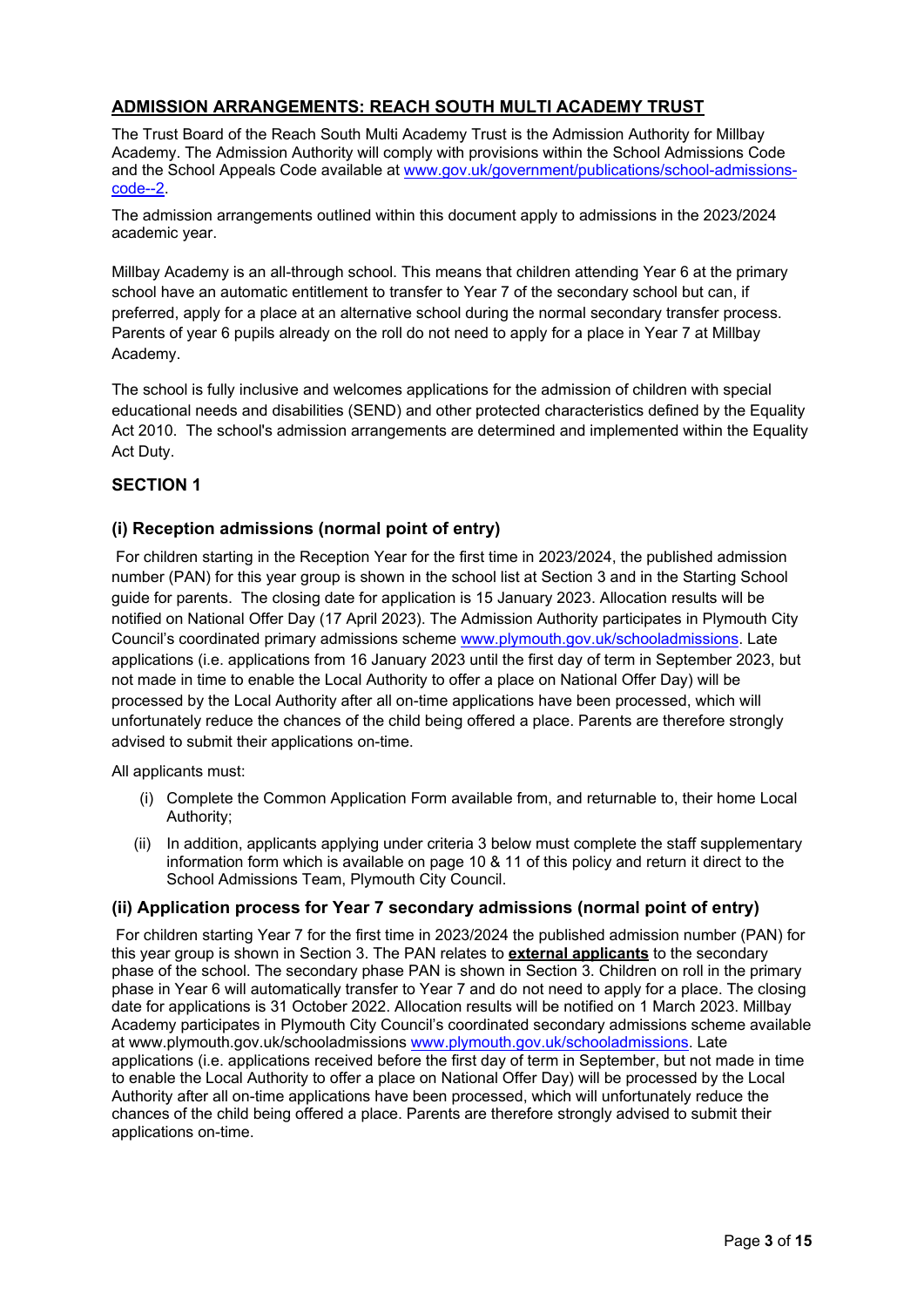#### All applicants must:

(i) Complete the Common Application Form available from, and returnable to, their home Local Authority;

(ii) In addition, applicants applying under oversubscription criteria 3 must complete the staff supplementary information form which is available on page 10 & 11 of this policy and return it direct to the School Admissions Team, Plymouth City Council.

### **(iii) In-Year admissions (admissions outside the normal point of entry)**

The admission arrangements outlined within this section apply to in-year admissions during the 2023/2024 academic year.

An In-Year admission is an application submitted on or after the first day of the school year for the intake year, or any other year group at any time. Requests for admission to Reception or Year 7 made after the normal round of admissions – after 31 August 2023 – and requests for places in other year groups should be made direct to Plymouth City Council.

Parents should be aware that the PAN set for Reception and Year 7 applies only for the duration of the school year of entry (i.e. to applications both in and outside the normal admission round to Reception and Year 7 only). Such applications may be refused where there are no places remaining within the PAN set for that intake.

If an application is made for admission to a year group other than Reception or Year 7, the child will be admitted to the school, unless admitting the child would prejudice the efficient provision of education and / or use of resources.

Where there are multiple applicants for a year group other than Reception Year and Year 7 and the school has determined that only a lower number of additional children can be admitted without prejudicing the efficient provision of education, and/or the efficient use of resources, the oversubscription criteria must be applied to determine which of the children are offered a place. The admission arrangements that will apply will be those determined for Reception Year and Year 7 that school year.

The school has opted to participate in Plymouth City Council's coordinated scheme for in-year admissions. Applications should be made via Plymouth City Council. Millbay Academy follows Plymouth City Council's local coordinated in-year admissions scheme available at [www.plymouth.gov.uk/schooladmissions](about:blank)

All applicants must:

- (i) Complete the Common Application Form available from and returnable to Plymouth City Council;
- (ii) In addition, applicants applying under oversubscription criteria 3 must complete the staff supplementary information form which is available on page 10 & 11 of this policy and return it direct to the School Admissions Team, Plymouth City Council.

It is intended that parents are notified in writing of the outcome of an in-year application within 10 school days of receipt of the application. In any event, parents will be notified of the outcome in writing within 15 school days of receipt of the application.

Where a place is offered, arrangements will be made for the child to be admitted and start school as soon as possible, particularly where they are not currently attending school. Where the application is refused, parents will be provided with the reasons why the admission of their child would prejudice the efficient education of others, and/or the efficient use of resources, so that they can properly consider whether to exercise their right to appeal (see below).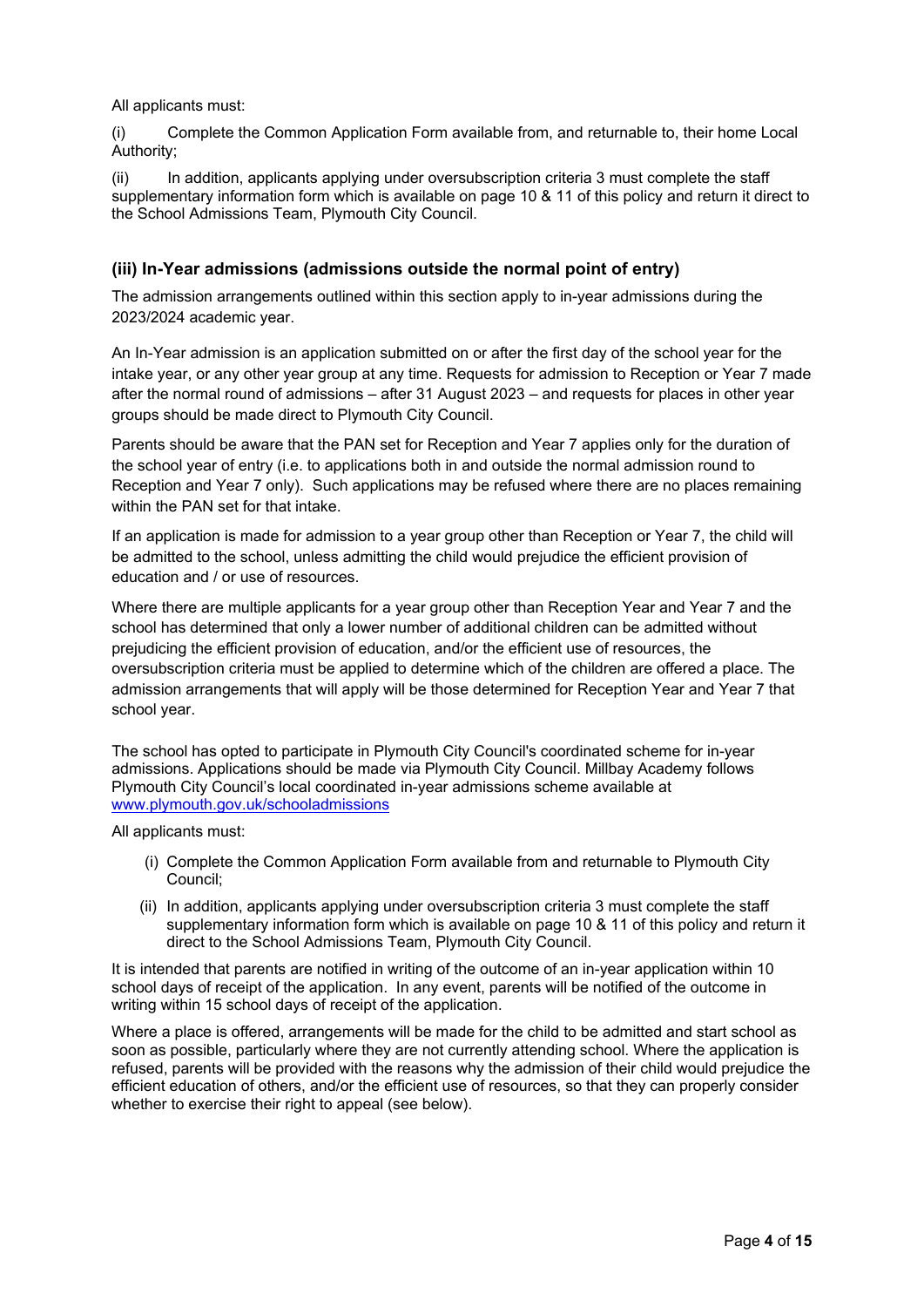### **SECTION 2**

#### **Oversubscription criteria for normal point of entry and in-year admissions**

Children with an Education, Health and Care Plan (EHCP) are admitted to school under separate statutory procedures which are managed by the child's home Local Authority, and not under this policy. A child with an Education, Health and Care Plan (EHCP) which names the school will be admitted. In the normal admission round (i.e. entry to Reception and Year 7) children with an EHCP will be admitted prior to the allocation of places to other children and the number of places available to other children within the PAN will be reduced.

At the normal point of entry, where there are fewer applicants than the PAN, all children will be offered a place. For in-year admissions, all children will be offered a place unless the school can demonstrate that the admission of an additional child would prejudice the provision of efficient education or the efficient use of resources.

In the event that the School is oversubscribed, the Admission Authority will apply the following oversubscription criteria in order of priority:

1. **Looked after children and all previously looked after children.** A 'looked after child' is a child who is (a) in the care of a Local Authority, or (b) being provided with accommodation by a Local Authority in the exercise of their social services functions (see the definition in Section 22(1) of the Children Act 1989) at the time of making an application to a school. Previously looked after children are children who were looked after, but ceased to be so because they were adopted (or became subject to a child arrangements order or special guardianship order), and children who appear to the Admission Authority to have been in state care outside of England (i.e. in the care of or accommodated by a public authority, religious organisation or any other provider whose sole/main purpose is to benefit society), but ceased to be so as a result of being adopted.

Parents applying for a place in this category may need to provide documentary evidence with their application to confirm the child's status. This may include a signed letter from the child's social worker or former social worker confirming their current or previous status, an adoption, child arrangements or special guardianship order.

In the case of children adopted from state care outside England (as defined above), evidence of having been in state care outside England and of being adopted will be required. Ideally, this should be received by the application deadline in the normal admission round. When assessing the evidence provided, the DfE's guidance [\(accessible here\)](about:blank) will be followed.

Where the Virtual School Head has already verified the child's status, parents should let the Local Authority / school know, as there should be no need for further evidence to be provided in this case.

- 2. **Children with a sibling already attending this school at the time of admission**. Children will be classed as siblings if they live at the same home address as defined in this policy, as a single-family unit. This includes a natural or adopted brother or sister, step-brother or sister, a natural, adopted or foster child of a cohabiting partner, or a foster brother or sister. In all cases the sibling must live with the applicant child as part of the same core family unit. Children who are children of friends or cousins living in the same household with different parents/carers are not included. The sibling's details must be clearly stated in the full application form. Failure to do so may result in this category not being identified and the application being placed in a lower category.
- 3. **Children whose parent/carer is a member of staff employed on a permanent contract at this school** for two or more years at the time at which the application for admission to the school is made or where the member of staff is recruited to fill a vacant post for which there is a demonstrable skill shortage, evidenced by completion of the staff supplementary information form1. (This all covers staff working at the school to which the application relates but does not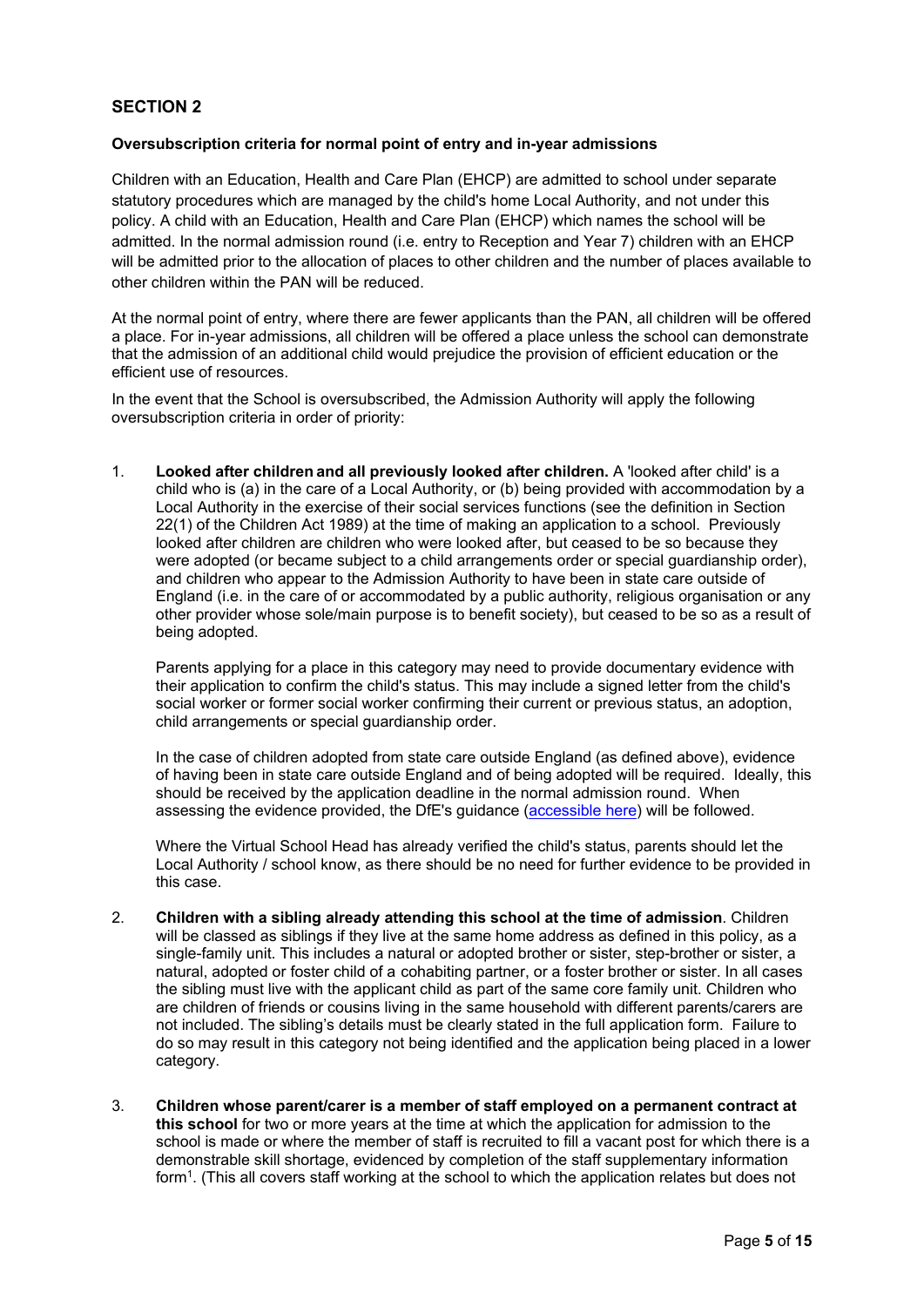include staff who work on the school site for other employers);

For the avoidance of doubt a 'child' is defined as the staff member's natural or adopted child, whether living with the staff member or another parent, and a foster child placed with the staff member or a child of the staff member's spouse or cohabiting partner, living with the member of staff at the child's home address as defined by this policy. For the avoidance of doubt, children who are children of friends of cousins living in the same household with different parents/carers are not included, even if they live at the staff member's home address.

Only the employed parent's details must be entered onto the form with no details of another parent being given.

4. **Children who live closest to the school** as determined by the Local Authority as admissions coordinator.

### **NOTES:**

**Admission out of the normal age group:** Places will normally be offered in the year group according to the child's date of birth. A parent has an absolute right to make a request that their child be admitted to a year group other than the child's chronological year group. Parents do not have a right to decide that their child be admitted outside their chronological year group. The request will be considered by Reach South Academy Trust, as Admission Authority, by sending your request to the school, marked for the attention of the Clerk to the Local Governing Body. A decision will be made on the basis of the circumstances of each case and in the best interests of the child concerned. This will include (but is not an exhaustive list) taking account of the parent's views; information about the child's academic, social and emotional development; where relevant, their medical history and the views of a medical professional; whether they have previously been educated out of their normal age group; and whether they may naturally have fallen into a lower age group if it were not for being born prematurely. The Admission Authority will also take into account the views of the Headteacher. Parents must not assume that the decision of one school will transfer with the child to a different school as the decision rests with the individual Admission Authority. The Local Governing Body will notify parents of the outcome of their request formally in writing, explaining its reasons in sufficient detail for parents to understand that decision. Where a request is agreed in principle, this letter should accompany the application for admission subsequently made for a place at the school. Where a request is refused for admission outside of normal age group parents do not have a statutory right of appeal, but they may submit a complaint under the school's published Complaints Policy if they do not believe that their request was properly considered, or the decision of the Trust was reasonable or fair.

#### **Request for Admission outside normal age group**

- 1.1 Parents have a right to request that their child is admitted to a year group other than their normal year group at the School. This may be to a year group below or above, and there may be a variety of reasons for making this request. For example, the child might be gifted, suffer from long-term or serious illness, or have been educated overseas and/or used to studying at a different level (these are examples only, not an exhaustive list).
- 1.2 However, parents do not have a right to decide that their child **will** be admitted outside their normal age group. Such requests must be considered by Reach South Academy Trust as the Admission Authority, in order to decide whether or not to agree the request **in principle**, or refuse the request, taking into account the factors set out below.
- 1.3 Requests for admission outside normal age group are not applications for admission, which must still be made in the usual way. Parents are strongly encouraged to make their requests in a timely manner, preferably well ahead of any application deadlines, so that they can obtain a decision in principle which will enable them to make informed decisions when they subsequently apply for admission. A separate request must be made to the Admission Authority for each school being considered.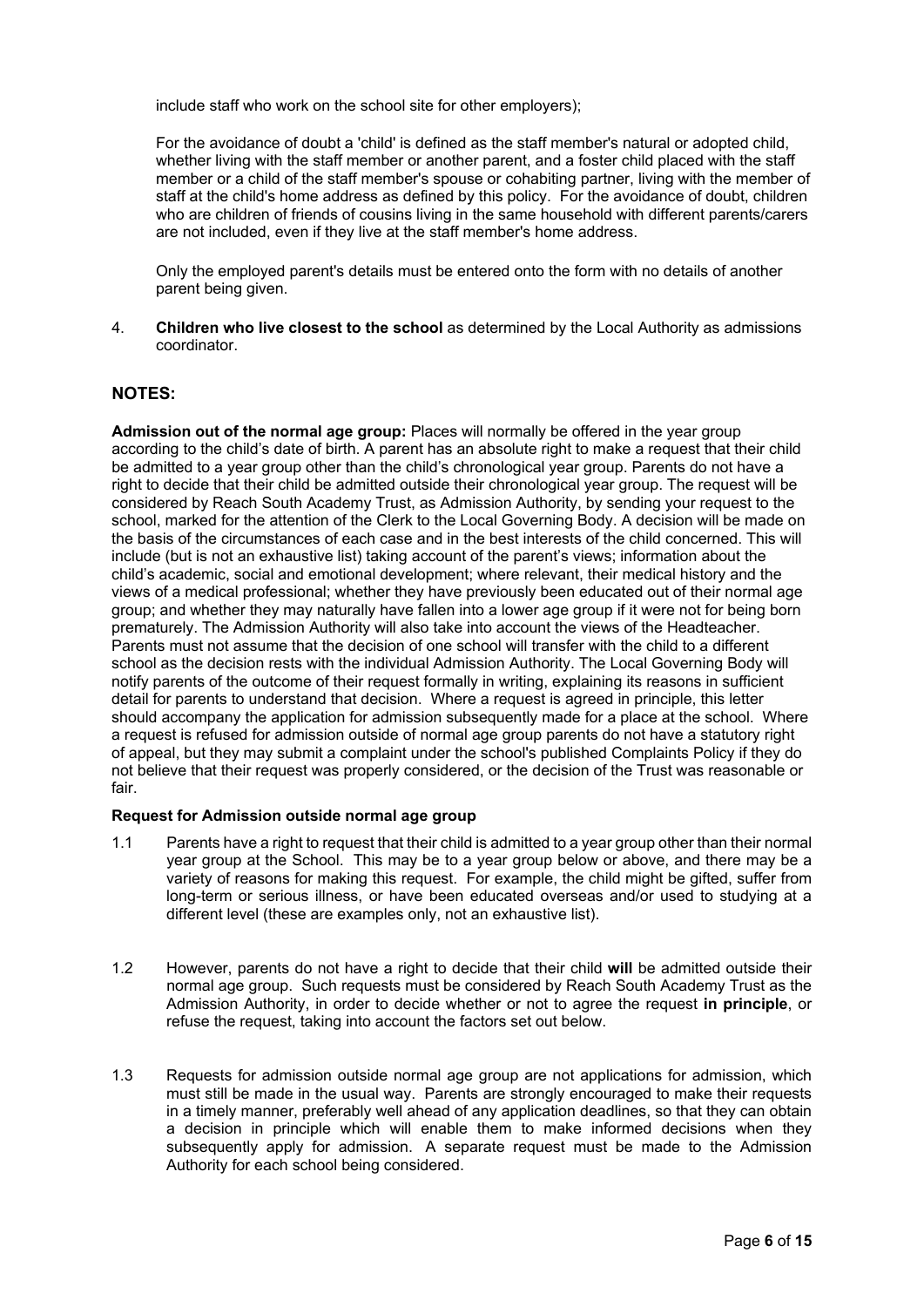- 1.4 Reach South Academy Trust as the Admissions Authority will make decisions on the basis of **the circumstances of each case** and in the **best interests of the child concerned**, taking into account the parents' views, information about the child's academic, social and emotional development, the child's medical history and the views of their medical professionals, whether they have previously been educated or attended nursery out of their normal age group, and whether they may naturally have fallen into a lower age group, if it were not for being born prematurely. They will also take into account the views of the Headteacher of the Academy and, where provided, the Headteacher of any current or previous school. This is not an exhaustive list, and parents may put forward any matters for the committee to consider.
- 1.5 Parents should make their requests by completing a Request for Admission Outside Normal Age Group Form and submitting it with any supporting documents to the school marked for the attention of the Clerk to the Local Governing Body. This form is available to download on the school's website or in hard copy from the school's main office.
- 1.6 In all cases, the Local Governing Body will notify parents of the outcome of their request formally in writing, explaining its reasons in sufficient detail for parents to understand why it came to that decision. Where the request is agreed in principle, this letter should accompany the application for admission subsequently made for a place at the school.
- 1.7 Parents do not have a statutory right of appeal against a refusal of a request for admission outside normal age group, but they may submit a complaint under the school's published Complaints Policy if they do not believe the request was dealt with properly.

Requests should be made in writing with any supporting documentation marked for the attention of the Clerk to the LGB.

**Appeals:** In the event that an applicant is refused a place at the school, the parent/carer will have the right of appeal to an independent appeal panel. Information relating to the appeal process will be included with the refusal letter, together with the details of the parent's right to appeal, where the appeal should be sent and the deadline for an appeal to be lodged with the written grounds of appeal. Further information can also be obtained from the school's website.

**Fraudulent applications/withdrawal of allocated places:** The School Admissions Code allows an offer of a school place to be withdrawn if:

- it has been offered in error or
- a parent has not responded within a reasonable period of time or
- it is established that the offer was obtained through a fraudulent or intentionally misleading application. An example of this would be knowingly using an incorrect home address for a child. In these cases, the application would be considered using the information that the Local Authority believes to be correct, for example using the home address where the Local Authority considers that the child actually lives.

All suspected fraudulent applications will be investigated and if a case is found, it could lead to criminal prosecution.

**Home address:** Any allegations received by the admission authority of people providing false or accommodation addresses when applying for school places shall be fully investigated and, if found to be true, it could lead to a criminal prosecution and withdrawal of an allocated place. Schools have been advised by Plymouth City Council to ask parents/carers to provide proof of residence (for example utility bills) before admitting a child. Plymouth local authority (LA) will also carry out checks as appropriate. A child's home address is defined as the address at which the child is normally resident or, where a child lives at more than one address, the address at which the child lives for the majority of the time. Where the home address is unclear, the Admission Authority will determine the appropriate address taking into account factors such as the address to which child is registered with their GP, hospital, dentist and / or optician, and / or where child related benefits (if eligible) are payable. For the avoidance of doubt, the application will be processed using the address that meets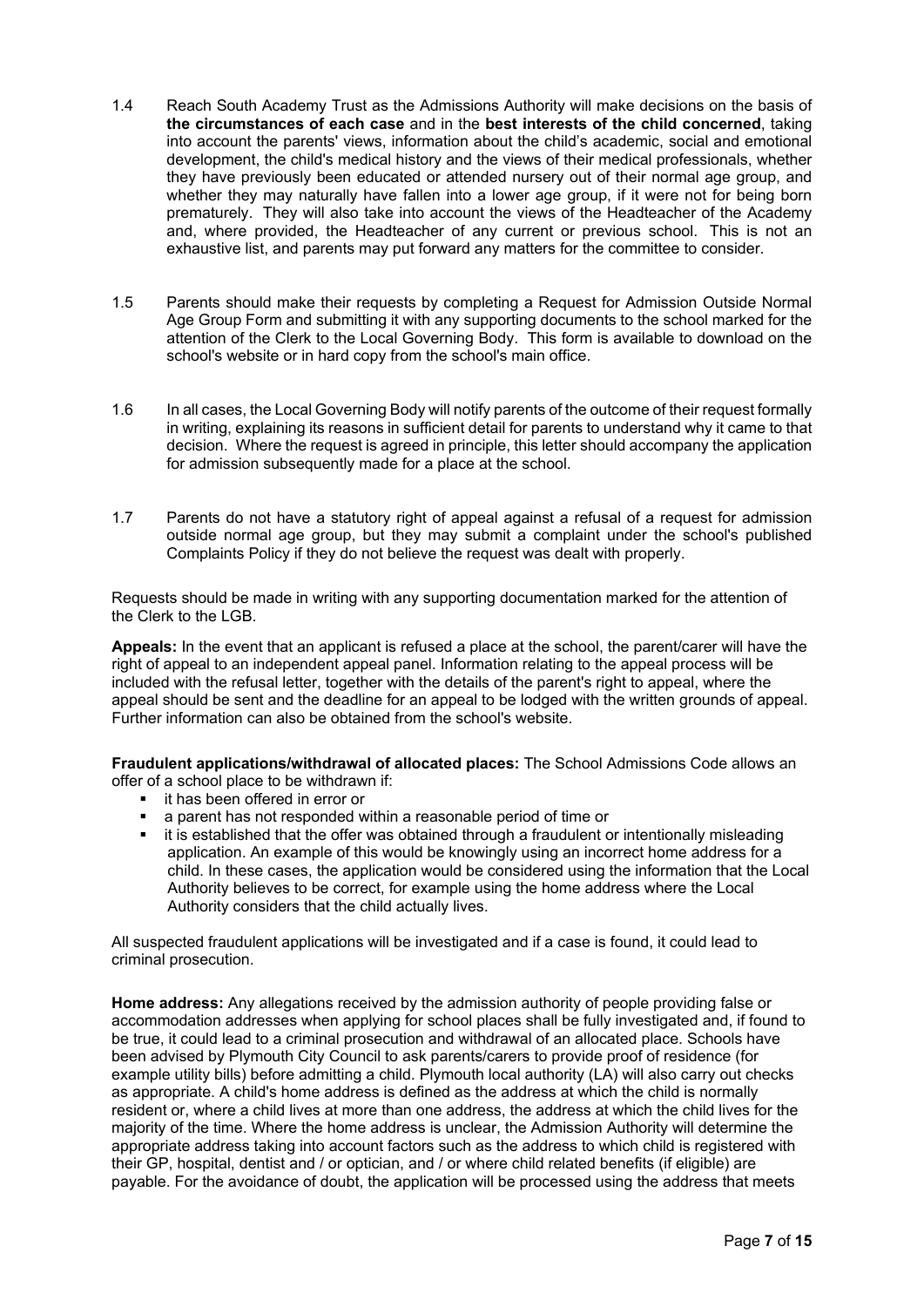this definition, rather that the address stated by the parent in the application, if different.

**Children of UK Armed Forces Personnel / crown servants:** Applications for the admission of children of UK service personnel with a confirmed posting, or Crown servants returning from overseas, will be accepted and processed in advance of the family's arrival in the area, as long as the application is accompanied by an official letter giving a relocation date.

The address at which the child will live will be used to apply the oversubscription criteria, provided parents provide some evidence of the intended address. Alternatively, where this is requested by parents, a Unit or quartering address will be used for the purpose of applying the criteria in this policy.

**Deferred entry and part time attendance:** There is a legal requirement that all children begin full time education by the beginning of the term following their fifth birthday, this is referred to as compulsory school age. Places are offered to children for admission at the beginning of the September term after the fourth birthday. That is before they reach compulsory school age. All parents can defer admission within the Reception year until the beginning of the term following their child's **fifth** birthday. This is a decision for the parent to make. Parents have a right to defer the date their child starts school, for up to a maximum of two terms (i.e. up until the Easter end of term holiday). Places cannot be deferred or retained beyond this point. Parents also have an absolute right to decide that their child will attend school part time until the child reaches compulsory school age. This right can be exercised throughout the school year (i.e. all three terms in the case of summer born children). Parents may choose to combine these rights. September 2023 is the earliest point for admission to the Reception class at a primary school but is not a compulsory start date.

Those parents who decide that their child should defer must inform the Headteacher. The place offered for their child **will be held open and will not be offered to another child**. Where a parent does not inform the Headteacher that admission is to be deferred and does not send their child to school in September, the place may be withdrawn and offered to another child by 30 September 2023.

For normal point of entry: the expected point of admission will be September 2023.

For in-year admissions: where a child is offered a school place following an in-year application, and the offer is accepted, arrangements will be made for the child to start school as soon as possible, particularly where the child is out of school

**Multiple births:** Defined as the birth of more than one baby from a single pregnancy. In Reception Year and Year 7, where at least one child achieves an offer of a place at the School within the PAN in the normal way, but their twin, triplet(s) or sibling(s) of a higher multiple birth do not achieve an offer of a place, the school will admit their twin, triplet(s) or sibling(s) of a higher multiple birth to avoid them having to attend different schools even where this means exceeding the PAN. These additional children will be 'excepted pupils' as set out below.

In Years 1 to 6 and 8 to 11, where at least one child can be accommodated without prejudicing the efficient education of others or use of resources, and without breaching the statutory maximum infant class size, their twins, triplet(s) and sibling(s) of a higher multiple birth will also be offered a place to avoid them having to attend different schools. In Years 1 and 2, these additional children will be 'excepted pupils' as set out below (this does not apply in the other year groups, where the statutory maximum infant class size does not apply).

**Response:** Parents/carers must respond to an allocation of a school place within:

- two weeks of the date of notification of availability of a school place for In-Year admissions
- one week of the date of notification of a school place for Normal Point of Entry.

Responses must be made to Plymouth City Council. In the absence of a response, the offer may be revoked, and the place may be reallocated to someone else. Parent/carers declining the offer of a place should notify the educational arrangements they plan to provide for their child.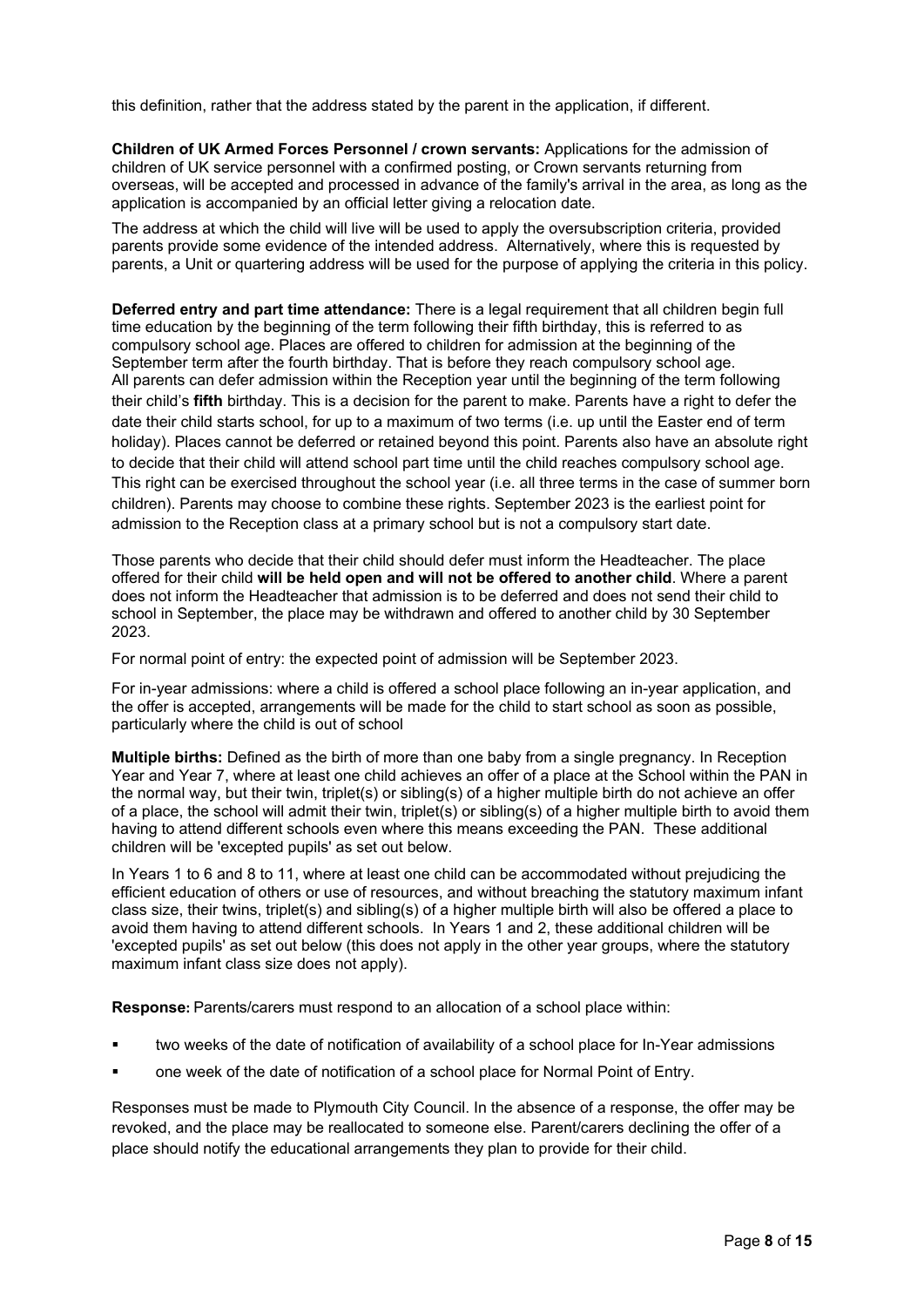**Tie Breaker:** Where there are two or more children in the same category as each other, then the nearer to the school the child lives - as measured by a straight line on the map using Plymouth Council's electronic mapping system - the higher the priority. Measurement points will be from the spatial locator identified by the National Land and Property Gazetteer. The spatial locator is the address point based on a general internal point. Flats are therefore taken to be the same measurement point regardless of floor of location. If distance is not sufficient to distinguish between applicants in a particular category, there will be a random ballot as set out in the School Admissions Code. This will be undertaken by an officer of Plymouth Council<sup>1</sup> by the operation of an electronic random number generator.

**Waiting lists:** Waiting lists will be held in the order of the published oversubscription criteria and will be maintained until the end of the summer holidays 2023 in respect of Reception Year and Year 7. Any vacancies that arise will be allocated to the child at the top of the waiting list.

Children placed at the school under the Local Authority's Fair Access Protocol will take priority over children on the waiting list.

From 1 September 2023, the in-year admissions scheme applies and the waiting list procedure will change in that parent/carers will be asked if they wish their child to be added to a waiting list and to confirm their wish for their child to remain on a waiting list in order that the list can be kept up to date.

**Statutory maximum infant class sizes:** The statutory maximum infant class size for Reception Year, Year 1 and Year 2 is 30 pupils per teacher. However, certain categories of children may still be admitted where this would result in a class size exceeding the statutory maximum. These categories are set out in regulations and summarised at Paragraph 2.16 of the School Admissions Code. Where this happens, the additional pupils are 'excepted pupils' who do not count towards the class size until it falls back to 30, when they will no longer be regarded as 'excepted pupils'.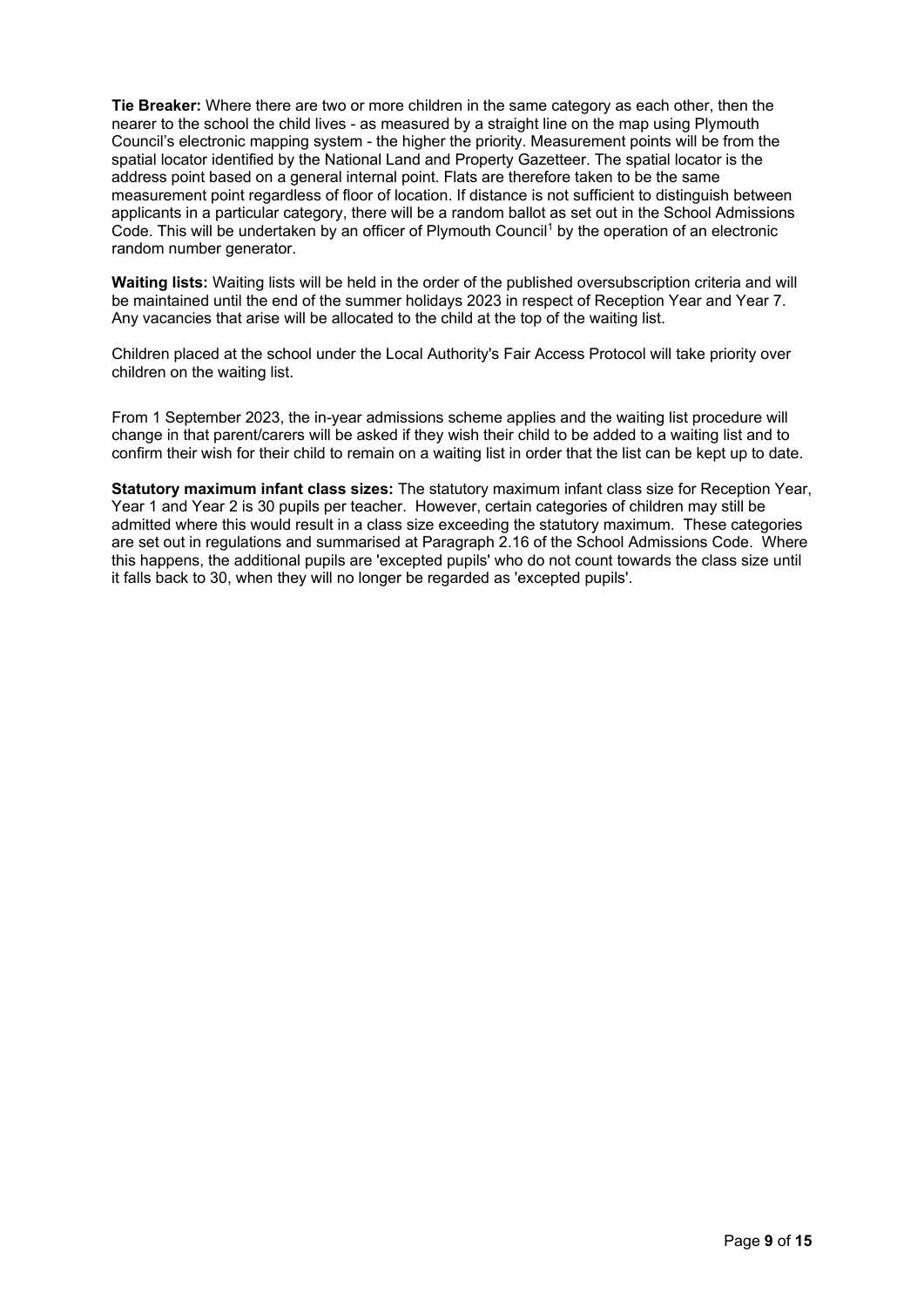### **STAFF SUPPLEMENTARY INFORMATION FORM 2023/2024**

Please note this is a supplementary information form for administration purposes only and is not an application form. It will be used to rank a submitted application according to the published admission criteria.

### **Only complete this form if you are:**

**a) A member of staff employed on a permanent contract by the school (and working at the school applied for) for two or more years at the time at which the application for admission to the school is made;**

**or**

- **b) A member of staff recruited to fill a vacant post for which there is a demonstrable skill shortage.**
- 1. If you are applying under a) or b) above, you need to take this form to the school for the school to complete part B. You then need to return the completed form by 31 October 2022 (secondary) and by 15 January 2023 (primary) to be included in the normal point of entry allocations made on 1 March 2023 (secondary) and 17 April 2023 (primary). Forms received after these dates will still be considered but will not be included within the first allocation round. For an in-year admission to any year group, the form should be submitted with the application form. Return the form to: [school.admissions@plymouth.gov.uk](mailto:school.admissions@plymouth.gov.uk)

### **Part A - To be completed by the parent/carer**

| <b>Child's full name:</b>                  |  |
|--------------------------------------------|--|
| Date of birth:                             |  |
| Member of staff employed by the<br>school: |  |
| Name of parent/carer:                      |  |
| Signature:                                 |  |
| Date:                                      |  |

### **Data Protection**

The information collected on this form will be processed and may be stored electronically by the school in compliance with the Data Protection Act. The data may be shared with Plymouth City Council or other agents of the school, but only for administrative or other service provision purposes and with Government Departments where there is a legal requirement to do so. In accordance with the School Admissions Code, should information given be found to be fraudulent then the offer of a school place can be withdrawn. If you would like further information about Data Protection, please contact the school. By signing or submitting this form you acknowledge that you have read, understood and agreed to this data processing.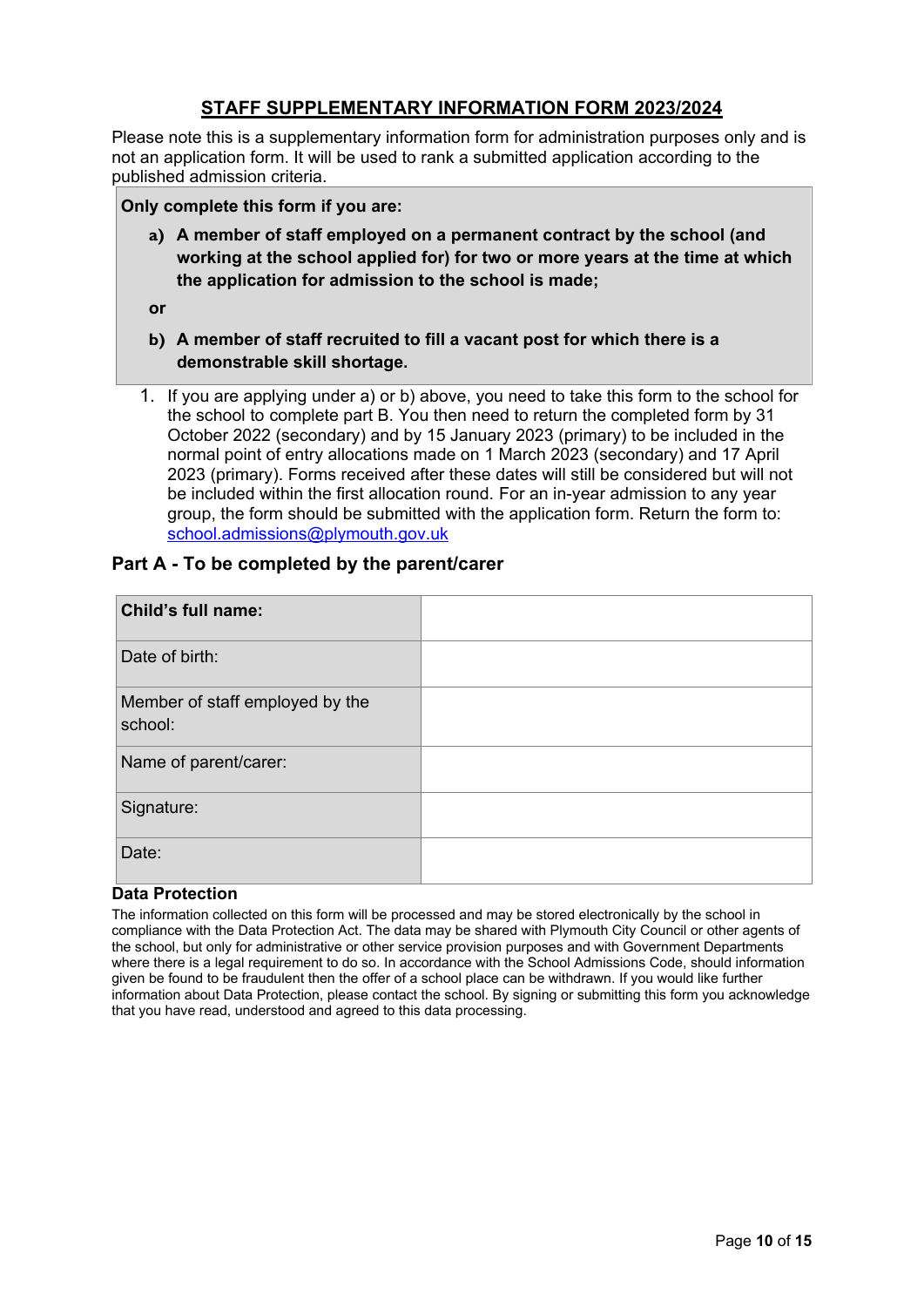| The above named member of staff<br>is employed in the following<br>capacity: | A member of staff<br>employed on a<br>permanent contract by<br>the school (and<br>working at the school<br>applied for) for two or<br>more years at the time<br>at which the<br>application for<br>admission to the<br>school is made<br><b>Yes</b> | A member of staff<br>recruited to fill a vacant<br>post for which there is<br>a demonstrable skill<br>shortage<br>$\Box$ Yes |
|------------------------------------------------------------------------------|-----------------------------------------------------------------------------------------------------------------------------------------------------------------------------------------------------------------------------------------------------|------------------------------------------------------------------------------------------------------------------------------|
| Name of school:                                                              |                                                                                                                                                                                                                                                     |                                                                                                                              |
| Name of person completing the<br>form:                                       |                                                                                                                                                                                                                                                     |                                                                                                                              |
| Position held in school:                                                     |                                                                                                                                                                                                                                                     |                                                                                                                              |
| Signature:                                                                   |                                                                                                                                                                                                                                                     |                                                                                                                              |
| Date:                                                                        |                                                                                                                                                                                                                                                     |                                                                                                                              |
| Telephone number:                                                            |                                                                                                                                                                                                                                                     |                                                                                                                              |

## **PART B - To be completed by the school of employment**

### **Data Protection**

The information collected on this form will be processed and may be stored electronically by the school in compliance with the Data Protection Act. The data may be shared with Plymouth City Council or other agents of the school, but only for administrative or other service provision purposes and with Government Departments where there is a legal requirement to do so. In accordance with the School Admissions Code, should information given be found to be fraudulent then the offer of a school place can be withdrawn. If you would like further information about Data Protection, please contact the school. By signing or submitting this form you acknowledge that you have read, understood and agreed to this data processing.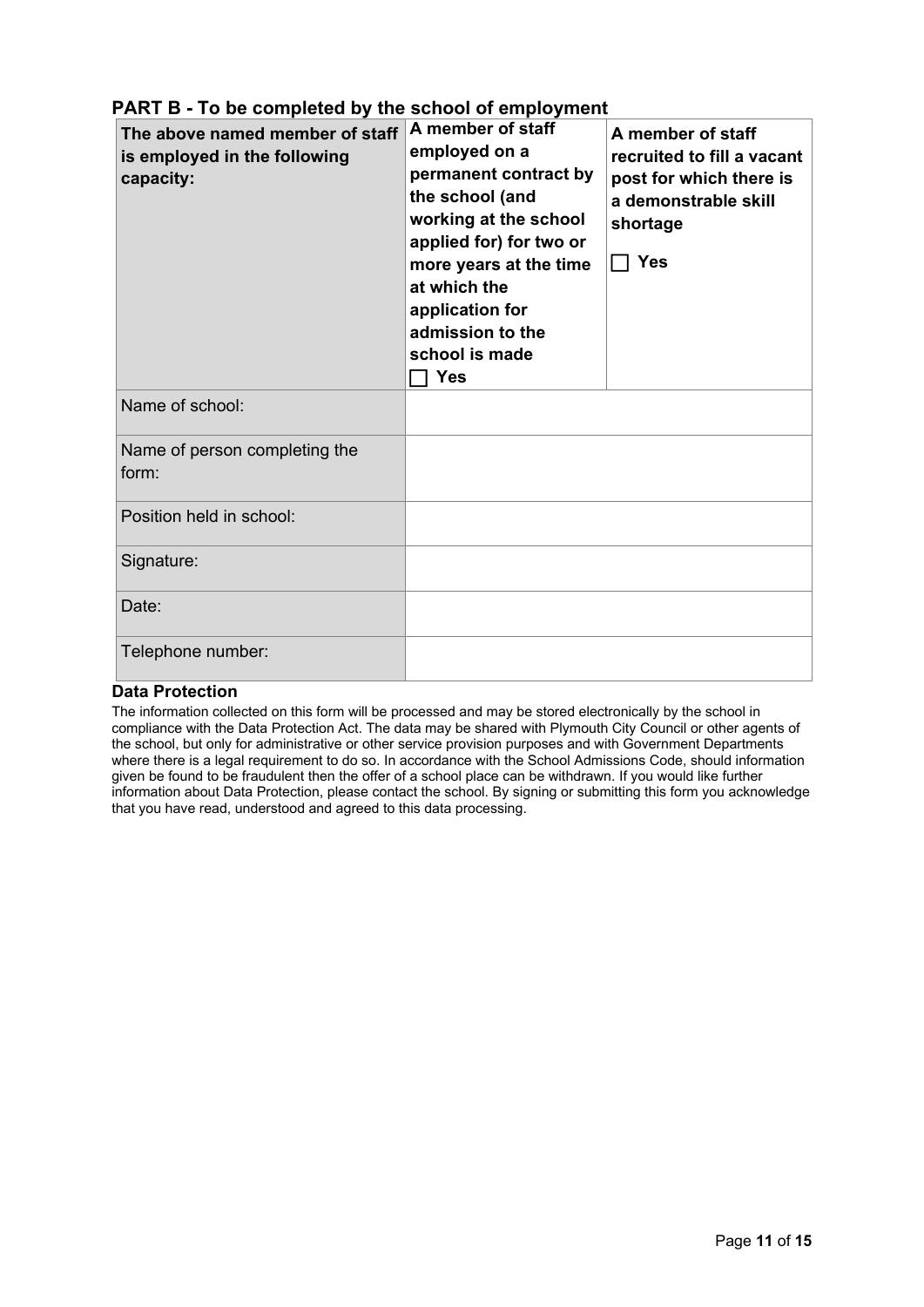## **SECTION 3**

## **Published admission number (PAN)**

| <b>Primary School</b>       | 2023/2024                                                                                                                                                                                                        |  |
|-----------------------------|------------------------------------------------------------------------------------------------------------------------------------------------------------------------------------------------------------------|--|
| Millbay Academy - Reception | 60                                                                                                                                                                                                               |  |
| Millbay Academy - Year-7    | 60<br>The school has spaces for 120 children. Children<br>from the primary phase have automatic right of<br>progression. This leaves at least 60 places for<br>children not already attending Millbay Academy in |  |
|                             | Year 6.                                                                                                                                                                                                          |  |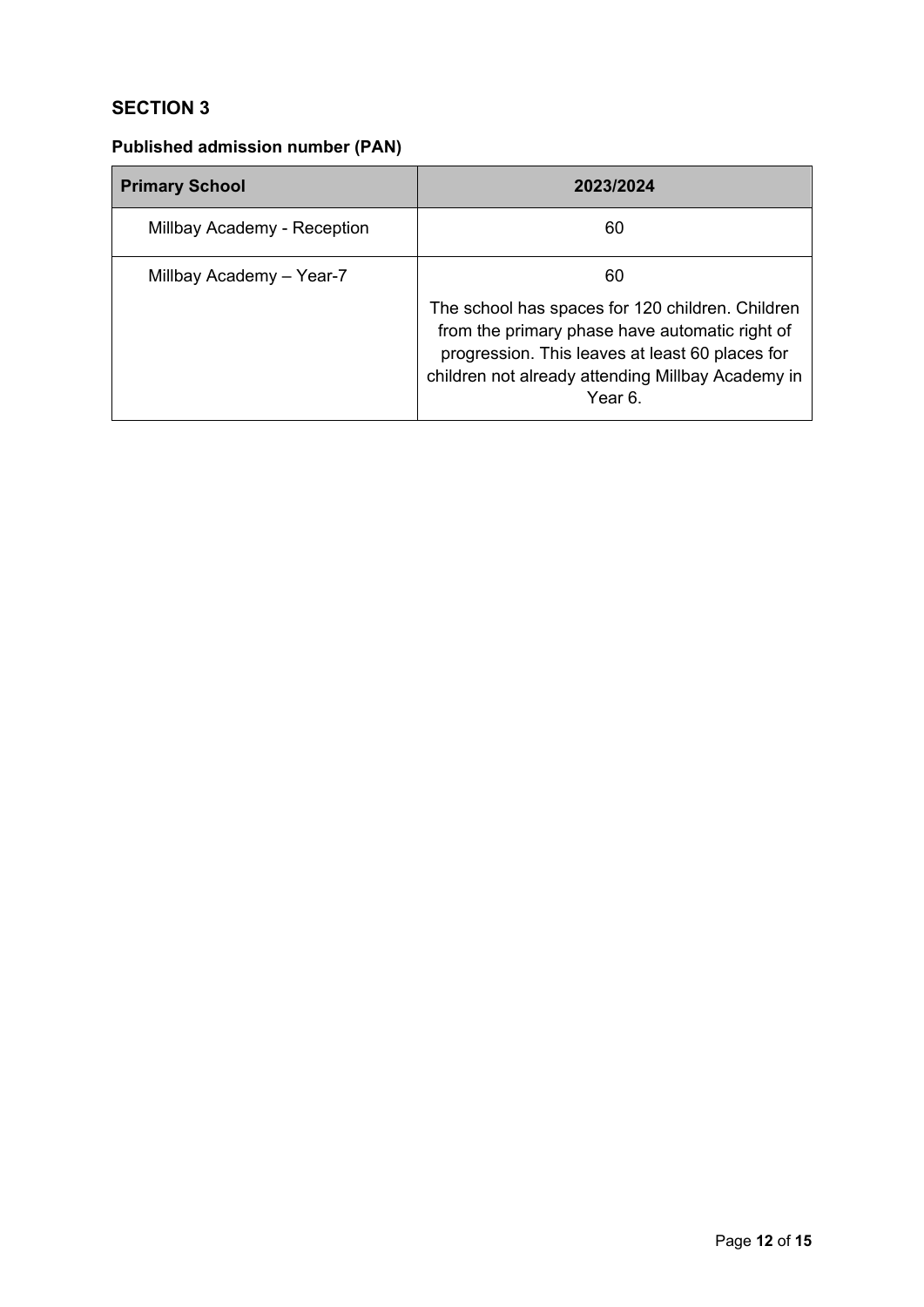## **APPENDIX A POLICY FOR DELAYED ADMISSION TO RECEPTION YEAR GROUP**

### **The Policy will apply to requests for summer born children to delay admission to Reception**

### **Introduction**

This policy document sets out the process and criteria for considering requests to delay admission to school for summer born children. This policy applies to all pupils with the exception of those holding or undergoing assessment for an Education Health & Care Plan whose parent(s)/carer(s) should contact the Borough's Special Educational Needs Team for advice.

Parents have a right to request that their child is admitted to a year group other than their normal year group at the school and have the right to ask for their child to defer entry to school.

#### **1 Delayed Entry for Summer Born Children**

- 1.1 Children born between 1 April and 31 August (known as 'summer born children') do not reach compulsory school age (CSA) until 31 August and are therefore not legally required to start school until one school year after they became entitled to a full-time place in Reception Year.
- 1.2 Parents of summer born children can defer their child's place for one or two terms and/or choose for their child to attend part-time throughout the school year, as set out above. However, they cannot defer their child's place for a whole school year and still retain it. If they do not want their child to start school at all until the following year, they will need to refuse the offer of a place and apply for admission again the next year.
- 1.3 However, where a summer born child is admitted one school year later than usual, the default position is that this would be to Year 1 with their normal age group. This means a) they will have missed Reception Year entirely, and b) they will only achieve an offer of a place if there is one available in Year 1. Where a parent in this position wishes their child to be admitted to Reception Year it is treated as admission outside the normal age group. In this case the process as set out in section 2 below applies
- 1.4 Parents can, however, make a request for their child to be admitted one year later than usual, outside their normal age group, to Reception Year. The procedure for making these requests is set out below, however parents should note that, unlike with deferred/delayed entry and parttime attendance, there is no absolute right for a child to be admitted outside their normal age group - this is at the discretion of the Admission Authority for the school involved.
- 1.5 Parents are strongly encouraged to make their requests in a timely manner, preferably well ahead of any application deadlines, so that they can obtain a decision in principle which will enable them to make informed decisions when they subsequently apply for admission.

### **2 Requests for Admission Outside Normal Age Group**

- 2.1 Parents have a right to request that their child is admitted to a year group other than their normal year group at the school. This may be to a year group below or above, and there may be a variety of reasons for making this request. For example, the child might be gifted, suffer from long-term or serious illness, or have been educated overseas and/or used to studying at a different level (these are examples only, not an exhaustive list).
- 2.2 However, parents do not have a right to decide that their child **will** be admitted outside their normal age group. Such requests must be considered by Reach South, as the Admissions Authority, in order to decide whether or not to agree the request **in principle**, or refuse the request, taking into account the factors set out below.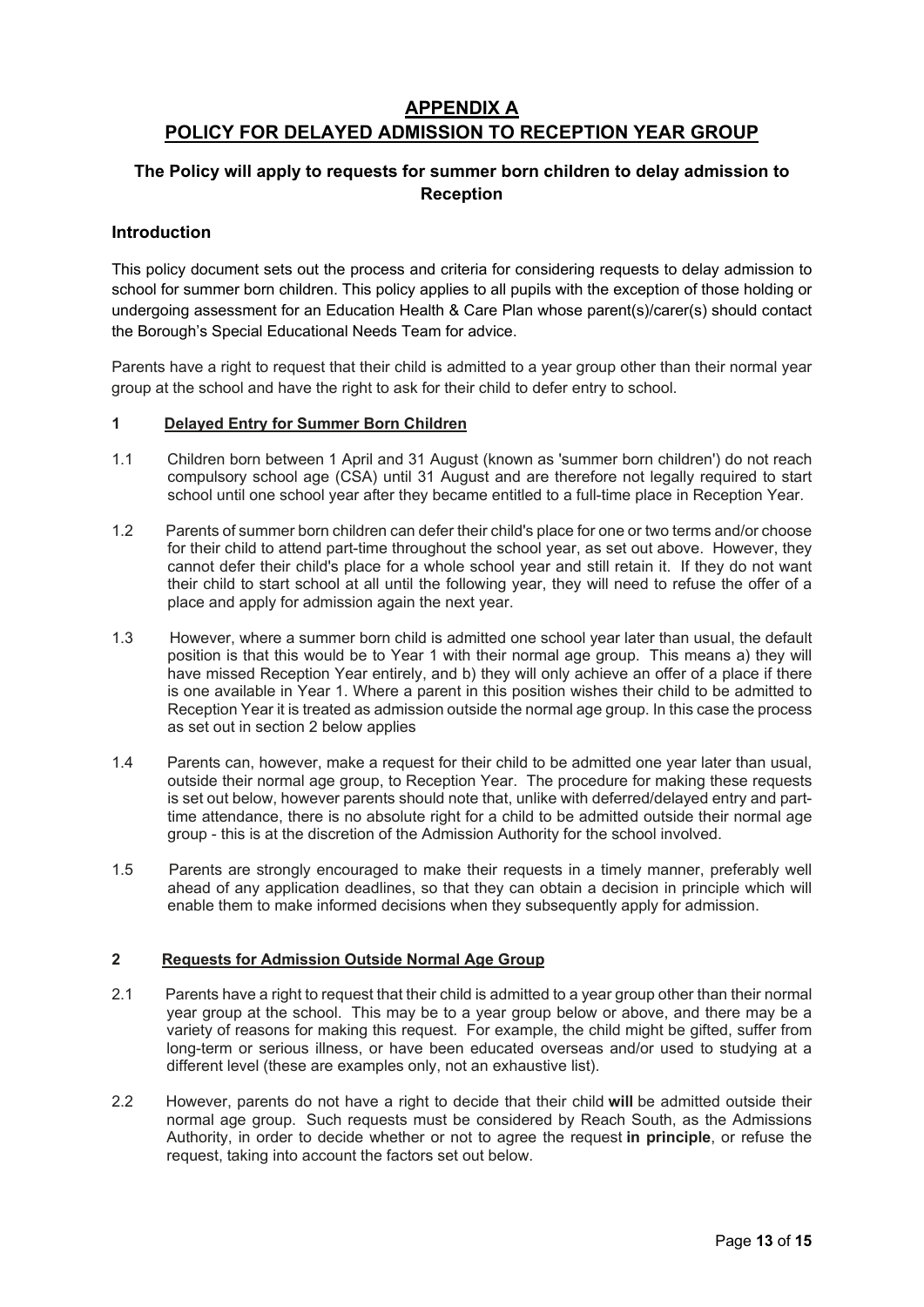- 2.3 Requests for admission outside normal age group are not applications for admission, which must still be made in the usual way. Parents are strongly encouraged to make their requests in a timely manner, preferably well ahead of any application deadlines, so that they can obtain a decision in principle which will enable them to make informed decisions when they subsequently apply for admission. A separate request must be made to the Admission Authority for each school being considered.
- 2.4 Reach South, as the Admissions Authority, will make decisions on the basis of **the circumstances of each case** and in the **best interests of the child concerned**, taking into account the parents' views, information about the child's academic, social and emotional development, the child's medical history and the views of their medical professionals, whether they have previously been educated or attended nursery out of their normal age group, and whether they may naturally have fallen into a lower age group, if it were not for being born prematurely. They will also take into account the views of the Headteacher of the Academy and, where provided, the Headteacher of any current or previous school. This is not an exhaustive list, and parents may put forward any matters for the committee to consider.
- 2.5 Parents should make their requests in writing and submit it with any supporting documents to the school marked for the attention of the Clerk to the Local Governing Body
- 2.6 In all cases, the Local Governing Body, will notify parents of the outcome of their request formally in writing, explaining its reasons in sufficient detail for parents to understand why it came to that decision. Where the request is agreed in principle, this letter should accompany the application for admission subsequently made for a place at the school.
- 2.7 Parents do not have a statutory right of appeal against a refusal of a request for admission outside normal age group, but they may submit a complaint under the school's published Complaints Policy if they do not believe the request was dealt with properly.